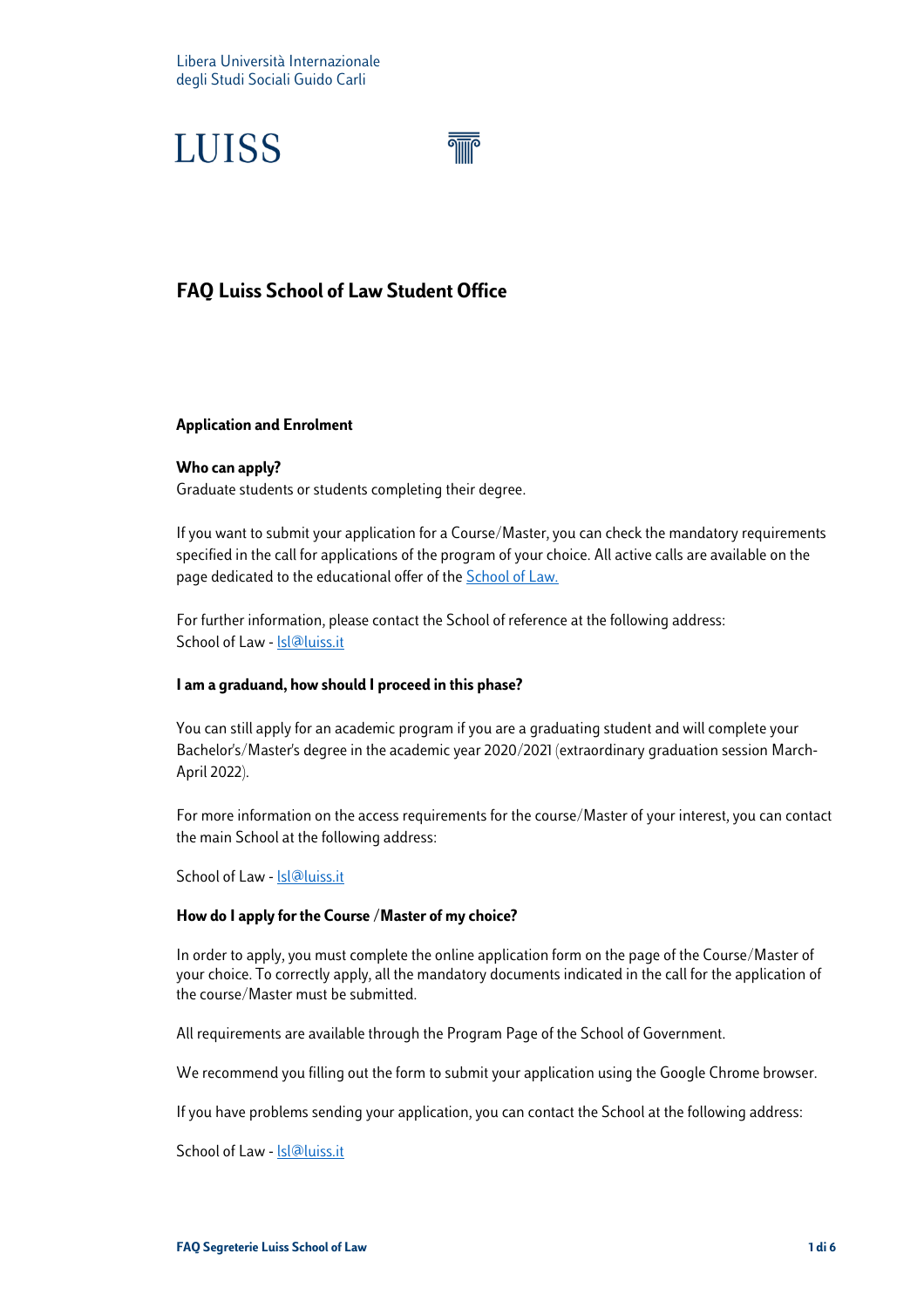

### **What do I do after applying?**

Once your application has been submitted, you will receive an automatic e-mail confirming the submission has been successful. In case you don't receive the automatic e-mail, we recommend checking your spam inbox.

In the following weeks, you will be contacted by the Student Office for the following steps of the admission process, including the admission interview, if applicable.

Each application will receive formal feedback via e-mail.

For every communication, the Student Office will use the e-mail address provided in the application form. Communications by mobile or mail are not expected.

If you do not receive the e-mail confirming the successful submission of the application, you can always contact the main School at the following address:

School of Law - [lsl@luiss.it](mailto:lsl@luiss.it)

### **What happens if I am admitted?**

If you have been admitted to the Master/course, you will receive two emails.

In the first email, sent by the ref. School, you will find the documents to finalize the enrollment and the payment information with the details of the relative deadlines.

In the second email, sent by *luissquidocarli@luiss.it*, you will find the credentials to access the Web Self Service services. We advise you to check the Spam box of your e-mail, in case of nonreceipt.

All communications will be sent to the e-mail provided during the online application form.

If you do not receive the credentials for accessing the Web Self Service services, you can contact the main School at the following address:

School of Law - [lsl@luiss.it](mailto:lsl@luiss.it)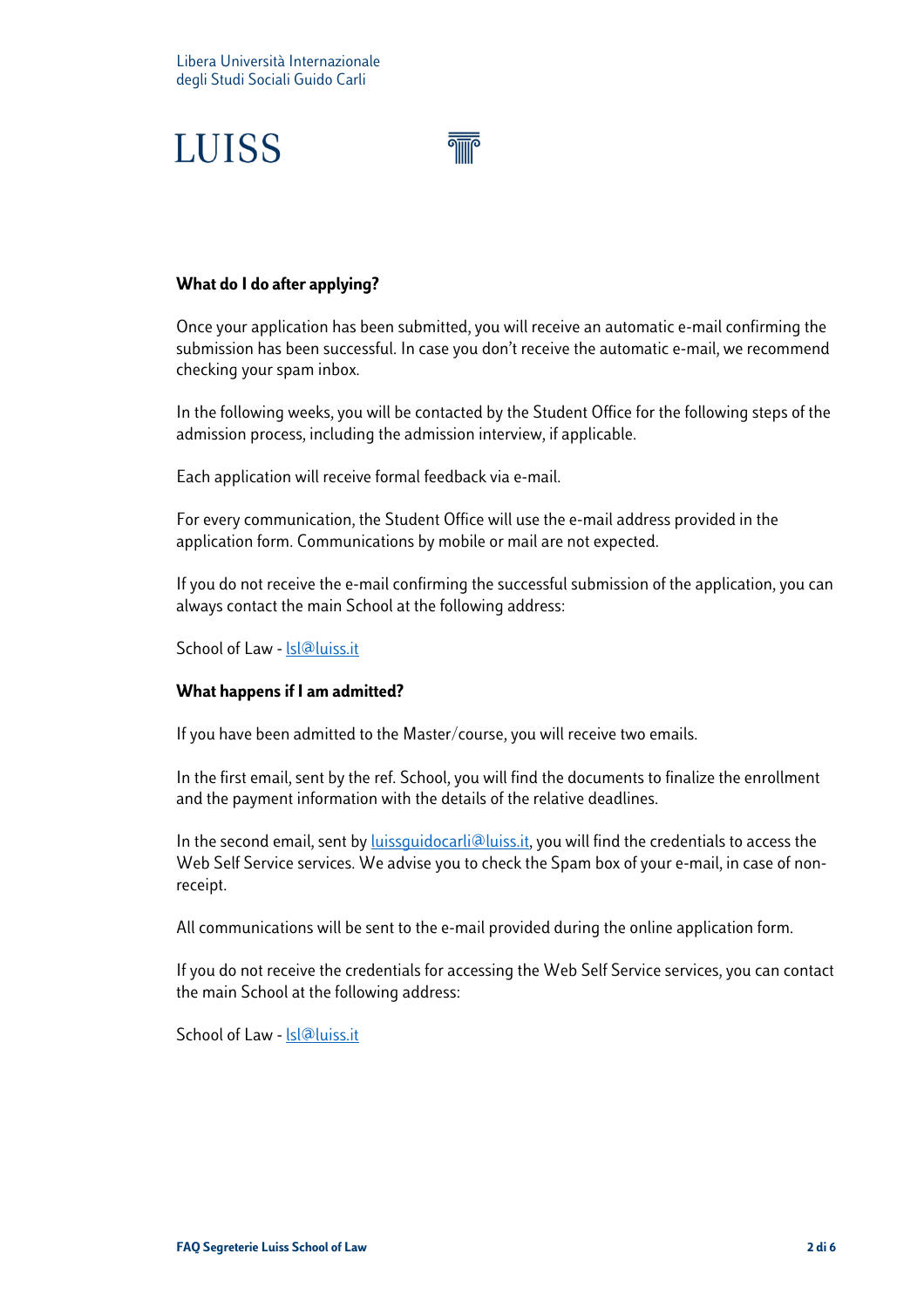

#### **How can I check my administrative position?**

You can always check if your administrative position is regular by accessing the payments section of your personal Web Self Service page (Menu> Subscriptions> Payments). The green light beside each instalment will indicate that the payment has been correctly received/registered.

The enrollment can be considered finalized once the original enrollment documents have been received by the Student Office in charge, and after the payment of the entire first instalment.

#### **I have lost my Web Self Service credentials; how can I retrieve them?**

If you have lost or forgotten your login credentials for the Web Self Service, please contact the School at the following address:

#### School of Law - [lsl@luiss.it](mailto:lsl@luiss.it)

#### **I paid the first instalment via MAV but the payment is not on the Web Self Service yet. What should I do?**

The bank flow can take up to four working days to be received. We kindly ask you to wait a few days and to check your position again by accessing the payments section of your Web Self Service (Menu> Subscriptions> Payments). The green light next to the payment will indicate that it has been correctly received.

If the payment has still not been registered, please check first with your bank to verify the correct execution of the operation.

### **Visas**

Non-EU citizens must apply for a student VISA at the Italian Diplomatic/Consular Mission near his/her/your place of residence.

We remind you that is mandatory to complete the online pre-enrollment for the issuance of the VISA via the UNIVERSITALY portal.

Once the pre-enrollment has been completed, the student/you can finalize the visa application at the competent Diplomatic-Consular offices of their jurisdiction.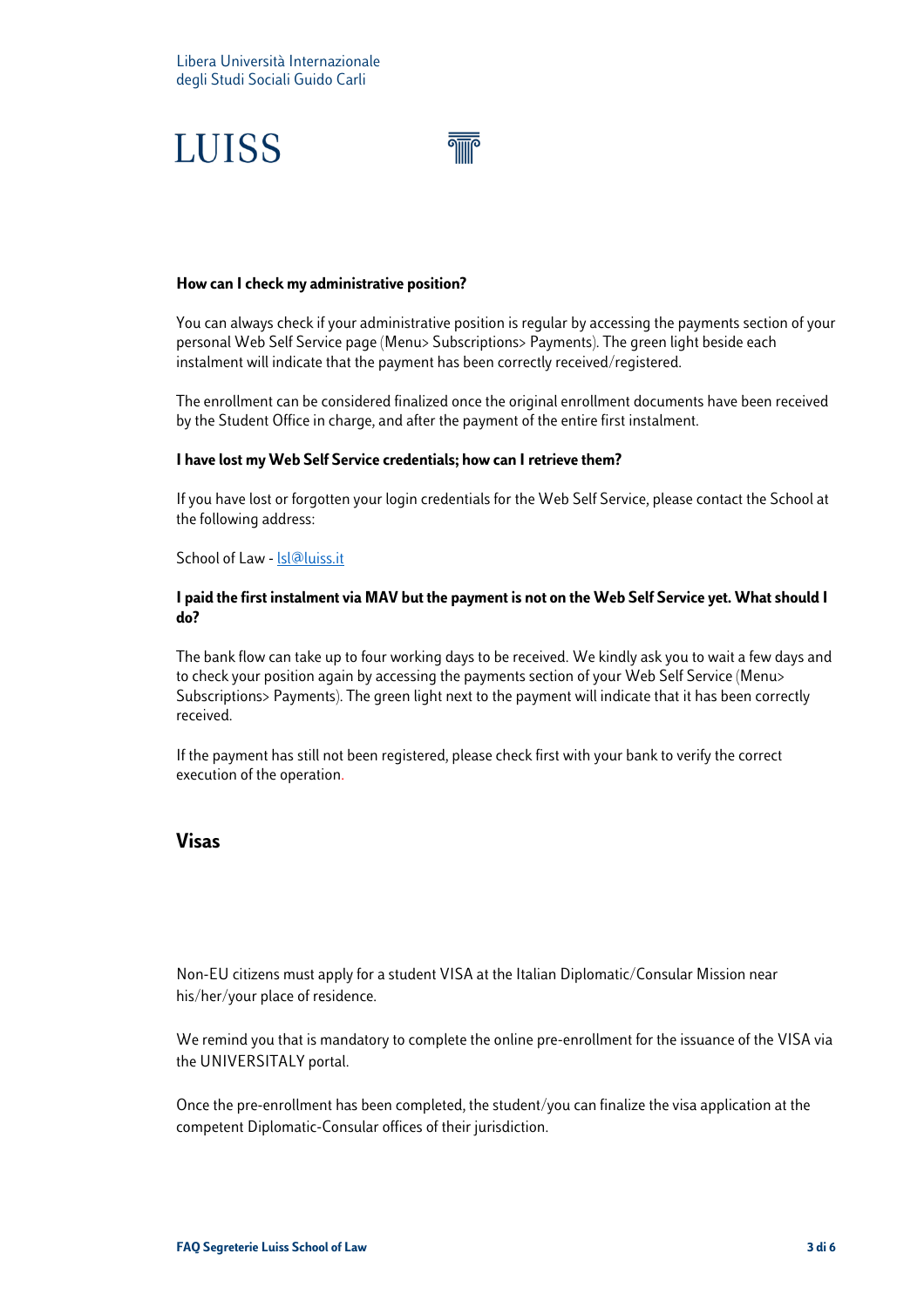



Please note that all the documents required to apply for a VISA are issued by Luiss Guido Carli after the completion of the enrollment at the Course/Master of choice, including the payment of the first instalment.

For information and updates, please contact the relevant Student Office:

School of Law - **Isl@luiss.it** 

## **Teaching Methods**

#### **Will the classes be online or in presence?**

Information about the lectures can be found in the Competition Notice of the ref. Course/Master, available at the page dedicated to the educational offer of the School of Government.

## **I am a student starting a Course/Master**

If you have correctly sent/delivered the enrollment documents and paid the first instalment, you will be successfully enrolled. Before the start of the Course/Master, you will receive an e-mail with instructions for the creation of your Luiss student account and, one week before the beginning of the lessons, you will receive further instructions on how to access all Luiss Services.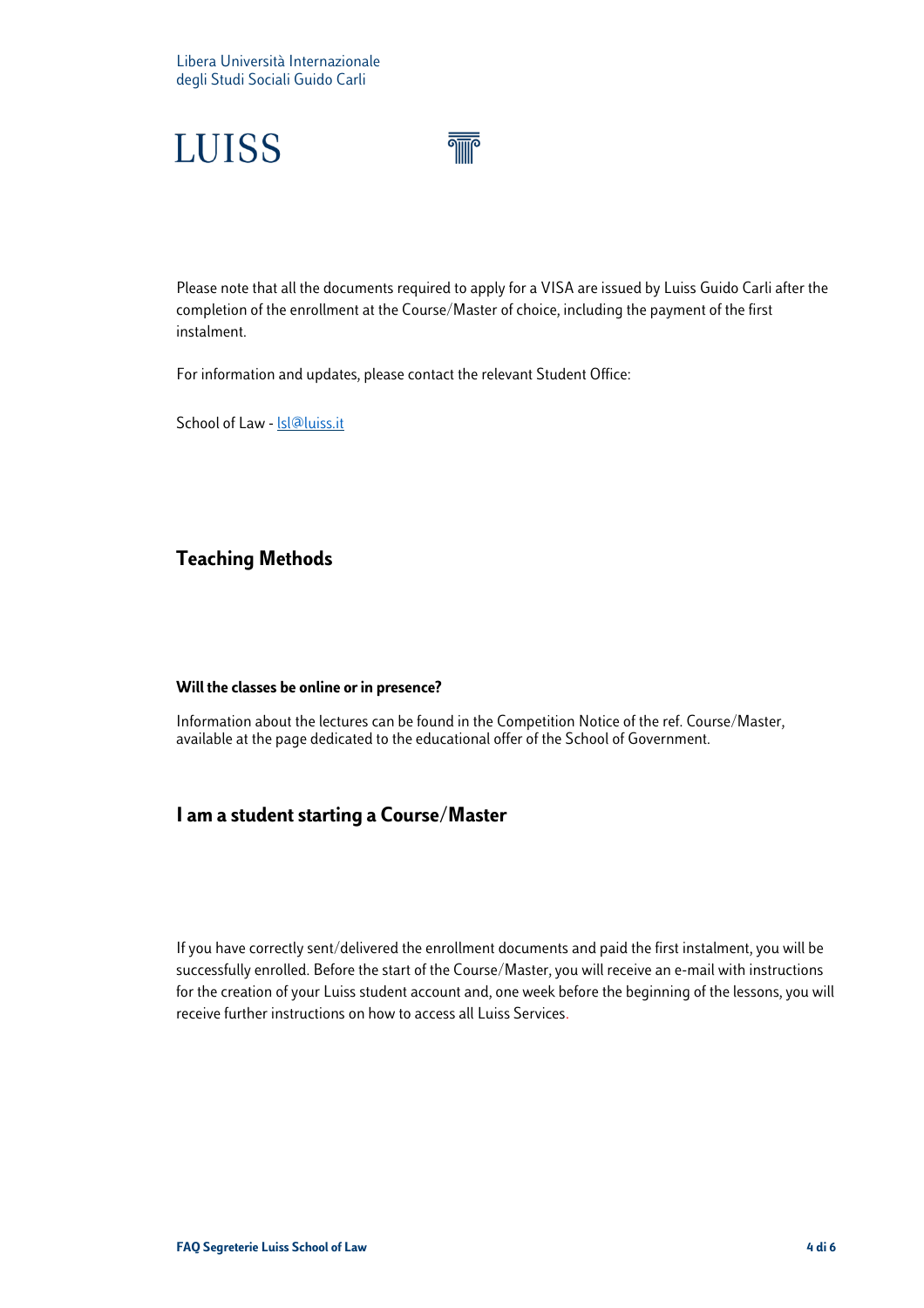

## **Account and platforms**

Information about the Course/Master will be available on the Luiss Learn platform. To access this platform, you need to create your Luiss account.

#### **What is the Luiss account for?**

The Luiss account is essential: it is necessary to access your Luiss e-mail (where you will receive all communication from the University) and the Office 365 cloud services.

With your Luiss account, you can also access the university's Wi-Fi network and the PCs of the computer labs. Furthermore, the account is also necessary/required to access the Luiss Learn platform, the virtual classrooms on WebEx and the remote access services of the library.

#### **How can I create my Luiss account?**

Please go to <https://account.luiss.it/create/Account/Login> and enter the "Web Self Service" credentials you received.

You will have to confirm your personal data, enter an alternative email and a telephone number. The resulting e-mail address will be as follows [name.surname@studenti.luiss.it](mailto:name.surname@studenti.luiss.it) In case an e-mail with your name already exists, you will be provided with alternative options.

If you have lost or forgotten your login credentials for Web Self Service, you can contact the School at the following address: School of Law - Isl@luiss.it

#### **What is the Luiss Learn platform?**

Luiss Learn is the e-learning platform that will follow the student throughout the entire academic program, including all teaching material of the Course/Master. Details for accessing Luiss Learn will be provided at least one week before the start of the classes.

#### **How can I log in to Luiss Learn?**

To access the platform at [https://learn.luiss.it.](https://learn.luiss.it/) it is necessary to activate your Luiss e-mail account and set up Keyless.

Finally, to enter the program page, please go to https // learn.luiss.it, click on the top right corner "Students Keyless and Luiss accounts Login" and then on "Facial recognition for students".